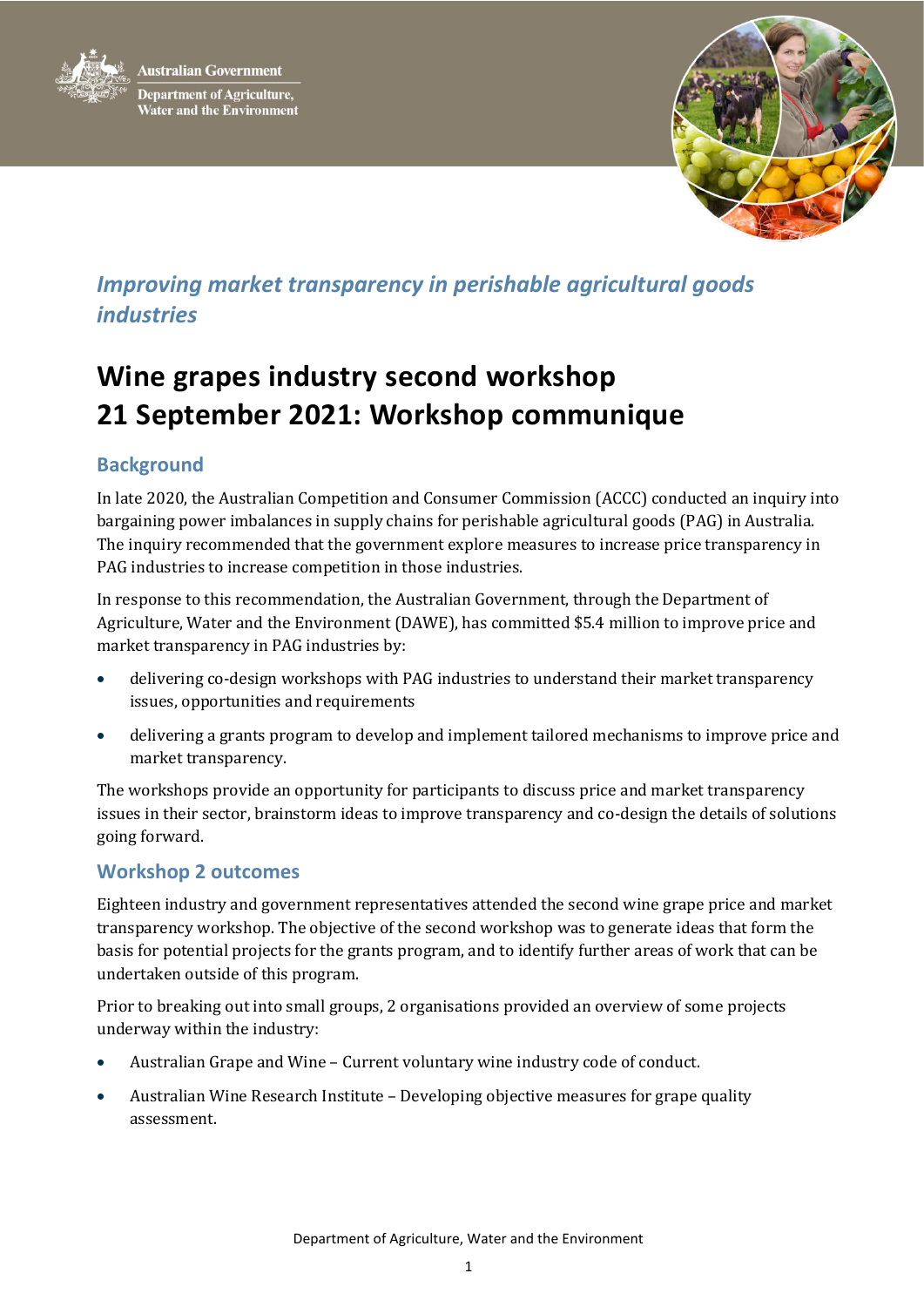Participants ( $\Delta$ ppendix  $\Delta$ ) worked in small groups on the following opportunities that had been prioritised in the first workshop:

- 1) More powerful analytics
- 2) Increase Code of Conduct participation.

Individuals self-selected into working groups to generate ideas for potential projects. The whole group then came together to consider each idea including purpose, details, stakeholders, risks and benefits, and next steps. Groups presented to each other to gather further input, look at next steps and prioritise which project should be progressed, for either application to grants funding during the first half of 2022, or for industry-led development.

Table 1 provides an overview of the potential projects that were prioritised by participants' vote.

At the end of the workshop, participants were asked to select their preferred project to be progressed either by industry or through a future government grant funding round. Participants generally favoured the Digital Analytics Platform project.

- 1) Digital analytics platform (64%).
- 2) Code Awareness & Education Campaign (36%).

#### **Next steps**

We recommend that Wine Australia and Australian Grape & Wine continue to engage and collaborate with key stakeholders in the industry to further develop respective proposals for grant funding, or to develop a business case for the industry to lead the development of projects.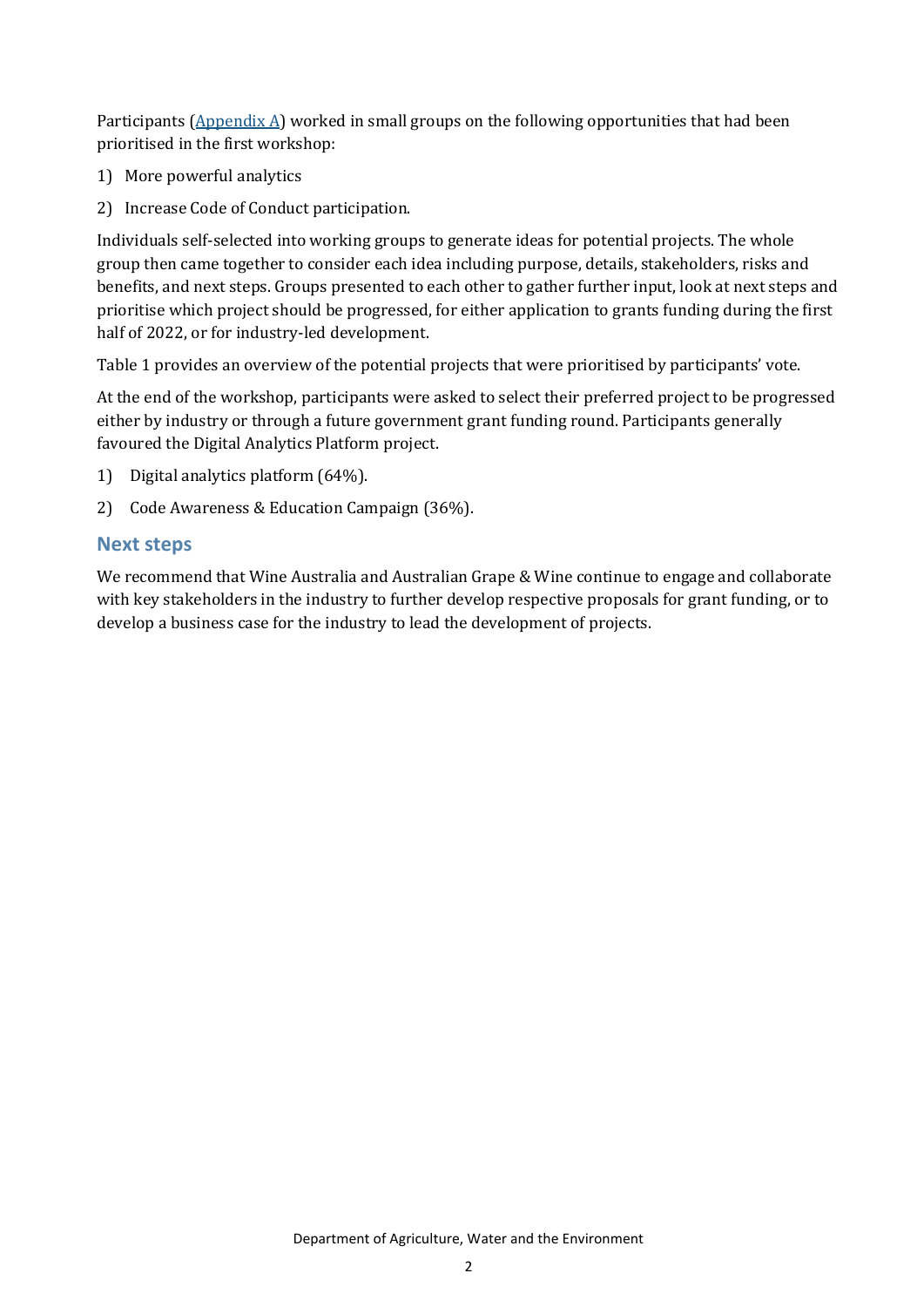#### **Table 1 Potential projects**

|                                                                                                                                                                                                                                                                                                                                                                                                                                                                                                                                                                                                                                                                                                                                                                                                                                                                                                                                                                                                                                                                                                                                                                                                                                                                                                                                                                                                                                                                                                                                                                                                                                                                                                                                                                                                                                                                                                                                                                                                                                                                                                                                                                                                                                                                                                                                                                                                                                                                                                                                                                                         | <b>Stakeholders and resourcing</b>                                                                                                                                                                                                                                                                                                                                                                                                                                                                                                                                                                                                                                                                                                                                                                                                                                                                                                                                                                                                                                                                                                                                                                                                                                                                                                                                                                                                        | <b>Next steps</b>                                                                                                                                                                                                                                                                                                                                                                                                                |
|-----------------------------------------------------------------------------------------------------------------------------------------------------------------------------------------------------------------------------------------------------------------------------------------------------------------------------------------------------------------------------------------------------------------------------------------------------------------------------------------------------------------------------------------------------------------------------------------------------------------------------------------------------------------------------------------------------------------------------------------------------------------------------------------------------------------------------------------------------------------------------------------------------------------------------------------------------------------------------------------------------------------------------------------------------------------------------------------------------------------------------------------------------------------------------------------------------------------------------------------------------------------------------------------------------------------------------------------------------------------------------------------------------------------------------------------------------------------------------------------------------------------------------------------------------------------------------------------------------------------------------------------------------------------------------------------------------------------------------------------------------------------------------------------------------------------------------------------------------------------------------------------------------------------------------------------------------------------------------------------------------------------------------------------------------------------------------------------------------------------------------------------------------------------------------------------------------------------------------------------------------------------------------------------------------------------------------------------------------------------------------------------------------------------------------------------------------------------------------------------------------------------------------------------------------------------------------------------|-------------------------------------------------------------------------------------------------------------------------------------------------------------------------------------------------------------------------------------------------------------------------------------------------------------------------------------------------------------------------------------------------------------------------------------------------------------------------------------------------------------------------------------------------------------------------------------------------------------------------------------------------------------------------------------------------------------------------------------------------------------------------------------------------------------------------------------------------------------------------------------------------------------------------------------------------------------------------------------------------------------------------------------------------------------------------------------------------------------------------------------------------------------------------------------------------------------------------------------------------------------------------------------------------------------------------------------------------------------------------------------------------------------------------------------------|----------------------------------------------------------------------------------------------------------------------------------------------------------------------------------------------------------------------------------------------------------------------------------------------------------------------------------------------------------------------------------------------------------------------------------|
| Digital analytics platform<br><b>Purpose</b><br>An interactive web-based platform<br>Introduce an objective perspective of pricing to:<br>that provides an objective perspective<br>allow better informed decisions such as<br>$\bullet$<br>of pricing.<br>forward planning and general management<br>The project would have 3 phases,<br>enable fairer negotiations<br>$\bullet$<br>pending outcomes of a feasibility<br>address information asymmetries<br>study:<br>provide more timely and accurate data.<br>1) Feasibility study<br>Collection of data<br>2)<br>Allow better understanding of markets and<br>3) Build econometric model for price<br>prediction of trends based on real time information<br>on what is selling at what price<br>determination and a web platform<br>Address the current gap in accessibility of data on<br>Data collection would include the<br>the domestic market<br>whole industry. Price determination<br>econometrics would apply to warm<br><b>Risks and mitigation strategies</b><br>inland region wine grapes only.<br>Availability of accurate data. Tools are only as good<br>Data collected would include price<br>as the underlying data - imperfect data can still<br>points, volumes, varieties, consumer<br>provide useful insights.<br>retail data and inventory levels.<br>Differences in pricing of premium and commodity<br>It may also include export data,<br>market could lead to oversimplified results - data<br>exchange rates and data on factors that<br>would need to be collected for the entire industry<br>affect supply such as environmental<br>and differences built into model to determine price<br>data, freight costs, etc.<br>range for warm inland region wine grapes.<br>A web-based platform similar to<br>International factors influence pricing and are<br>existing Wine Australia dashboards<br>complex.<br>would make the tool accessible to<br>Additional survey to obtain data may be burdensome<br>users and allow users to input their<br>- may be ways to streamline surveys.<br>own data.<br>Data on inventory levels are at a point in time (c.f.<br>The development of an app accessible<br>the USA which has a running track of inventory).<br>from smart phones could also be<br><b>Benefits</b><br>explored.<br>Growers are better informed on pricing leading to<br>better informed decisions on managing their<br>businesses.<br>Addresses information asymmetries, allowing for<br>more balanced negotiating positions.<br>Provides more timely information on pricing and<br>trends. | <b>Stakeholders</b><br>Wine Australia would be the appropriate body to<br>manage the project and resulting tool. Wine<br>Australia would need to go out to tender to obtain<br>the appropriate expertise to build the econometric<br>model.<br>Wine Australia already collate vintage data and<br>hold data on exports wine production, sales and<br>inventory.<br>Wine Australia also has existing dashboards for<br>export, the national vintage survey, market<br>explorer, and wine geographical indications<br>Australian Grape & Wine would be a key partner<br>and would manage industry reference groups.<br>Data inputs may be required from other<br>organisations, such as consumer data or data<br>affecting supply (environmental, shipping, etc)<br><b>Resourcing</b><br>Funding and resourcing will need to be costed for:<br>• conducting a feasibility study<br>collecting data from existing sources<br>(domestic first)<br>· building econometric model<br>building and maintaining a web-based<br>$\bullet$<br>platform and possible smart phone app.<br>Existing data held by Wine Australia includes:<br>export data<br>$\bullet$<br>global supply monitor<br>global trade atlas<br>national vintage survey<br>$\bullet$<br>• inventory levels.<br>Data may be available from other sources:<br>environmental information<br>$\bullet$<br>exchange rates<br>$\bullet$<br>logistics (for example, freight, shipping) | Proof of concept<br>• What information is<br>available<br>Who would collect the<br>data<br>How complicated<br>How accurate<br>How well data could be<br>analysed<br>Wine Australia as an<br>independent organisation<br>would have the role of data<br>collection.<br>Australian Grape and Wine<br>industry reference groups to<br>enable stakeholder<br>representation from all<br>regions (especially warm<br>inland regions). |

Department of Agriculture, Water and the Environment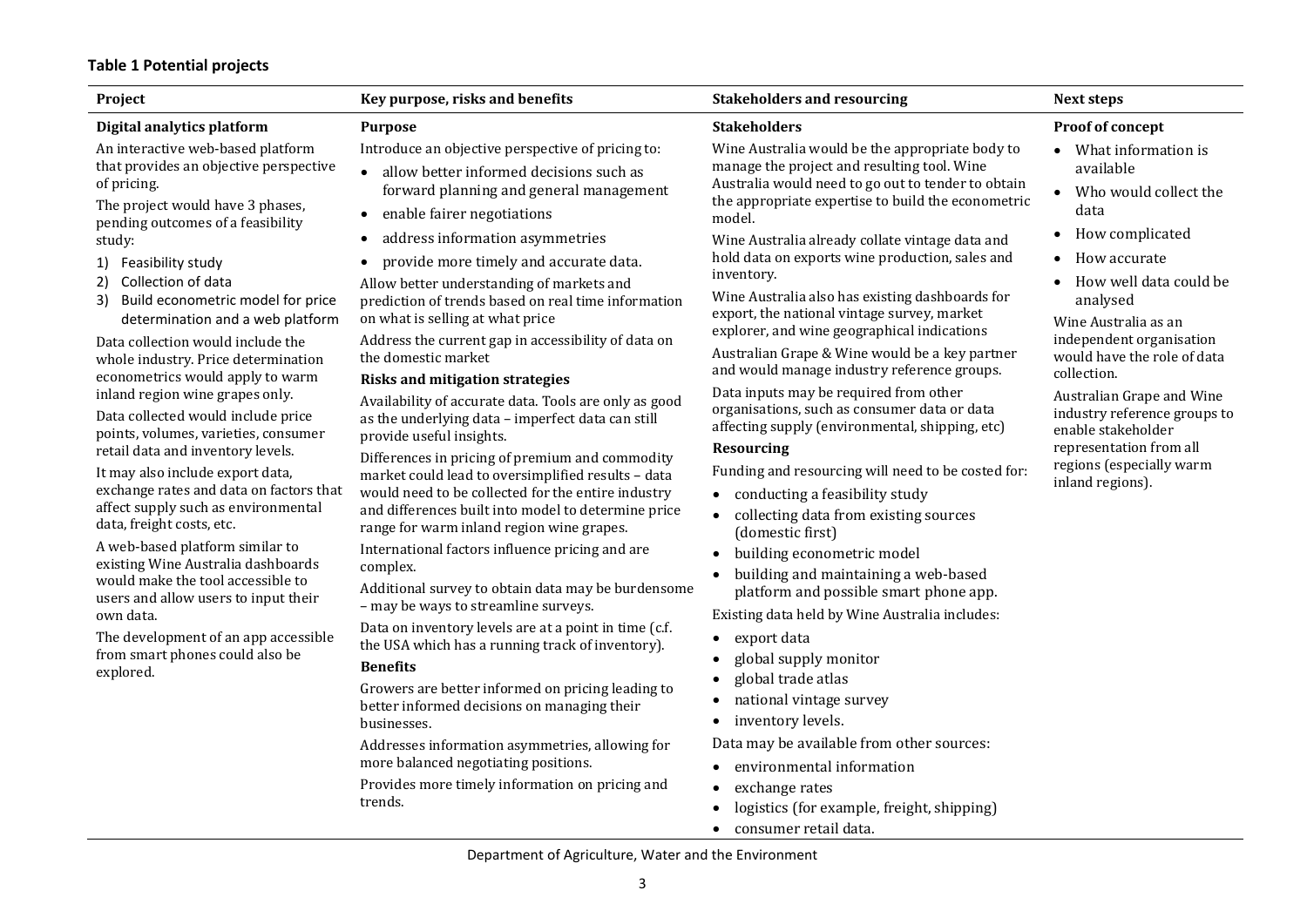| Project                                                                                                                                                                                                                                                                                                                                                                                                                                                                                                                 | Key purpose, risks and benefits                                                                                                                                                                                                                                                                                                                                                                                                                                                                                                                                                                                                                                                                                                                                                                                                                                                                                                                                                                                                                                                                                                                                                                                                                                                                                                                                                                                                                                                                                                                                                                                                                                                                  | <b>Stakeholders and resourcing</b>                                                                                                                                                                                                                                                                                                                                                                                                                                                                                                                                                                                                                                                                                                                                                                                                                                                                                                                                                                                                                                                                         | <b>Next steps</b>                                                                                                                                       |
|-------------------------------------------------------------------------------------------------------------------------------------------------------------------------------------------------------------------------------------------------------------------------------------------------------------------------------------------------------------------------------------------------------------------------------------------------------------------------------------------------------------------------|--------------------------------------------------------------------------------------------------------------------------------------------------------------------------------------------------------------------------------------------------------------------------------------------------------------------------------------------------------------------------------------------------------------------------------------------------------------------------------------------------------------------------------------------------------------------------------------------------------------------------------------------------------------------------------------------------------------------------------------------------------------------------------------------------------------------------------------------------------------------------------------------------------------------------------------------------------------------------------------------------------------------------------------------------------------------------------------------------------------------------------------------------------------------------------------------------------------------------------------------------------------------------------------------------------------------------------------------------------------------------------------------------------------------------------------------------------------------------------------------------------------------------------------------------------------------------------------------------------------------------------------------------------------------------------------------------|------------------------------------------------------------------------------------------------------------------------------------------------------------------------------------------------------------------------------------------------------------------------------------------------------------------------------------------------------------------------------------------------------------------------------------------------------------------------------------------------------------------------------------------------------------------------------------------------------------------------------------------------------------------------------------------------------------------------------------------------------------------------------------------------------------------------------------------------------------------------------------------------------------------------------------------------------------------------------------------------------------------------------------------------------------------------------------------------------------|---------------------------------------------------------------------------------------------------------------------------------------------------------|
| Code of conduct awareness and<br>education campaign<br>An awareness raising educative<br>campaign to highlight the benefits<br>and scope of the Code.<br>Educate for a better understanding<br>of dispute resolution mechanism,<br>contracts and the research<br>component within the industry.<br>To include material such as case<br>studies, how-to guides, contract<br>templates, podcasts, dedicated web<br>hosting of material.<br>Badging 'I've signed up to the Code<br>to promote the code within<br>industry. | <b>Purpose</b><br>Improving relationships between growers and makers and<br>putting everyone on the same level/playing field.<br>Generate trust in the Code as effective, working well and<br>knowing the boundaries within which to operate.<br>Create a pool of experts adequately trained in applying the<br>code.<br>Raising awareness that participation in the Code is a part of<br>being a professional industry.<br>Increasing transparency in pricing and thereby increase<br>competition.<br><b>Risks and mitigation strategies</b><br>Funding to resource a campaign is insufficient - have well<br>prepared proposal for funding.<br>Timing of delivery of campaign is mis-aligned - be flexible<br>with timing of delivering the campaign.<br>No more adoption of the Code by industry - set realistic,<br>achievable milestones and KPIs, demonstrating transparency<br>in the process, messaging benefits.<br>Relationship breakdown with oversupply situation -<br>demonstrate through case studies when and how the code<br>has worked well.<br>Poor targeting of campaign - audience, channels, messaging -<br>co-develop and build in success measurements.<br><b>Benefits</b><br>The following benefits of having a high level of participation<br>in the Code include:<br>a united industry<br>$\bullet$<br>improved relationships with more certainty in<br>$\bullet$<br>commercial relationships leading to an increase in<br>resilience within the industry<br>reduced costs to business and improve efficiency<br>$\bullet$<br>access to resources and an increase in expert resources<br>reduced cost to dispute resolution and access to the<br>$\bullet$<br>process. | <b>Stakeholders</b><br>Australian Grape and Wine have an obligation<br>to manage the process for the code of conduct,<br>noting that the Code Management Committee<br>sits with them.<br>Collaboration with:<br>AWRI regarding technical issues<br>$\bullet$<br>Wine Australia regarding funding<br>$\bullet$<br>Regional associations regarding<br>connecting to wine grower networks to<br>deliver training<br>Signatories to the Code regarding<br>including them in education workshops<br>Department of Agriculture, Water and<br>the Environment wine team regarding<br>policy clarity<br>• ACCC regarding legal clarity.<br>Resourcing<br>Funding and resourcing (skills) will need to<br>be costed for:<br>development and delivery of training<br>$\bullet$<br>and training materials - contingencies<br>for both in-person and virtual delivery<br>development of how-to guides and case<br>$\bullet$<br>studies, guides to explain research<br>hosting material on a website<br>$\bullet$<br>preparation of podcasts<br>development and delivery of a 'I've<br>signed up to the Code' campaign. | Australian Grape & Wine to<br>further develop a proposal<br>for grants funding with<br>comprehensive consultation<br>with key industry<br>stakeholders. |

Department of Agriculture, Water and the Environment